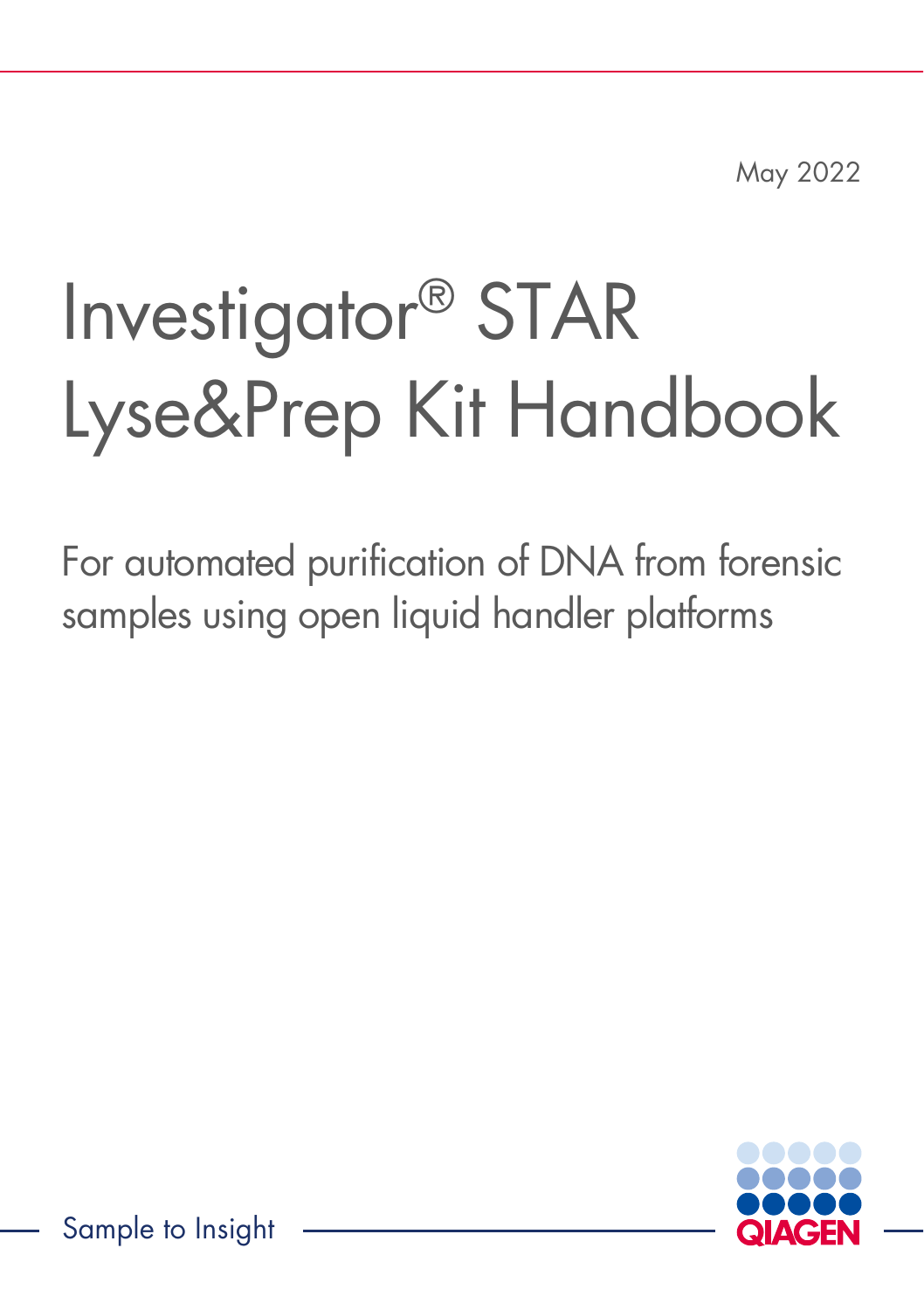### Contents

| Protocol: Pretreatment for Various Casework and Reference Samples 12 |  |
|----------------------------------------------------------------------|--|
|                                                                      |  |
|                                                                      |  |
|                                                                      |  |
|                                                                      |  |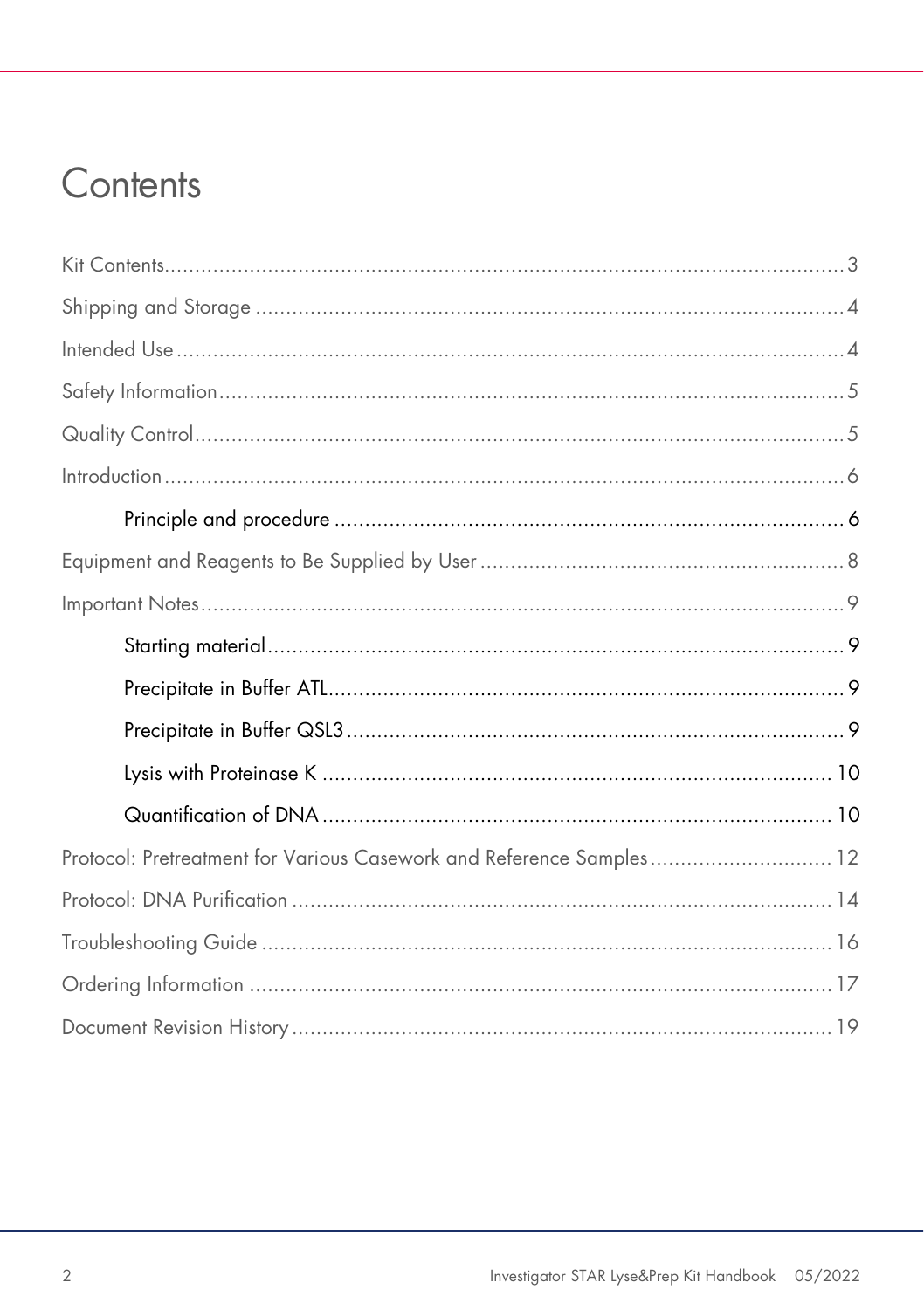### <span id="page-2-0"></span>Kit Contents

| Investigator STAR Lyse&Prep Kit | (400)             |  |
|---------------------------------|-------------------|--|
| Catalog no.                     | 931447            |  |
| Number of preps                 | 400               |  |
| <b>Buffer ATL</b>               | $5 \times 50$ ml  |  |
| Buffer QSL3*                    | $5 \times 45$ ml  |  |
| Buffer QSW1*                    | $5 \times 50$ ml  |  |
| Buffer QSW2                     | $5 \times 160$ ml |  |
| <b>Bead Suspension G</b>        | $5 \times 15$ ml  |  |
| <b>Buffer ATE</b>               | $5 \times 20$ ml  |  |
| Proteinase K                    | $2 \times 6$ m    |  |
| <b>Carrier RNA</b>              | $2 \times 310$ µg |  |
| Q-Card <sup>+</sup>             | 1                 |  |
| Quick-Start Protocol            | 1                 |  |

\* Contains a guanidine salt. Not compatible with disinfectants containing bleach. See page [5](#page-4-0) for Safety Information. † The information encoded in the bar code on the Q-Card is needed for reagent data tracking.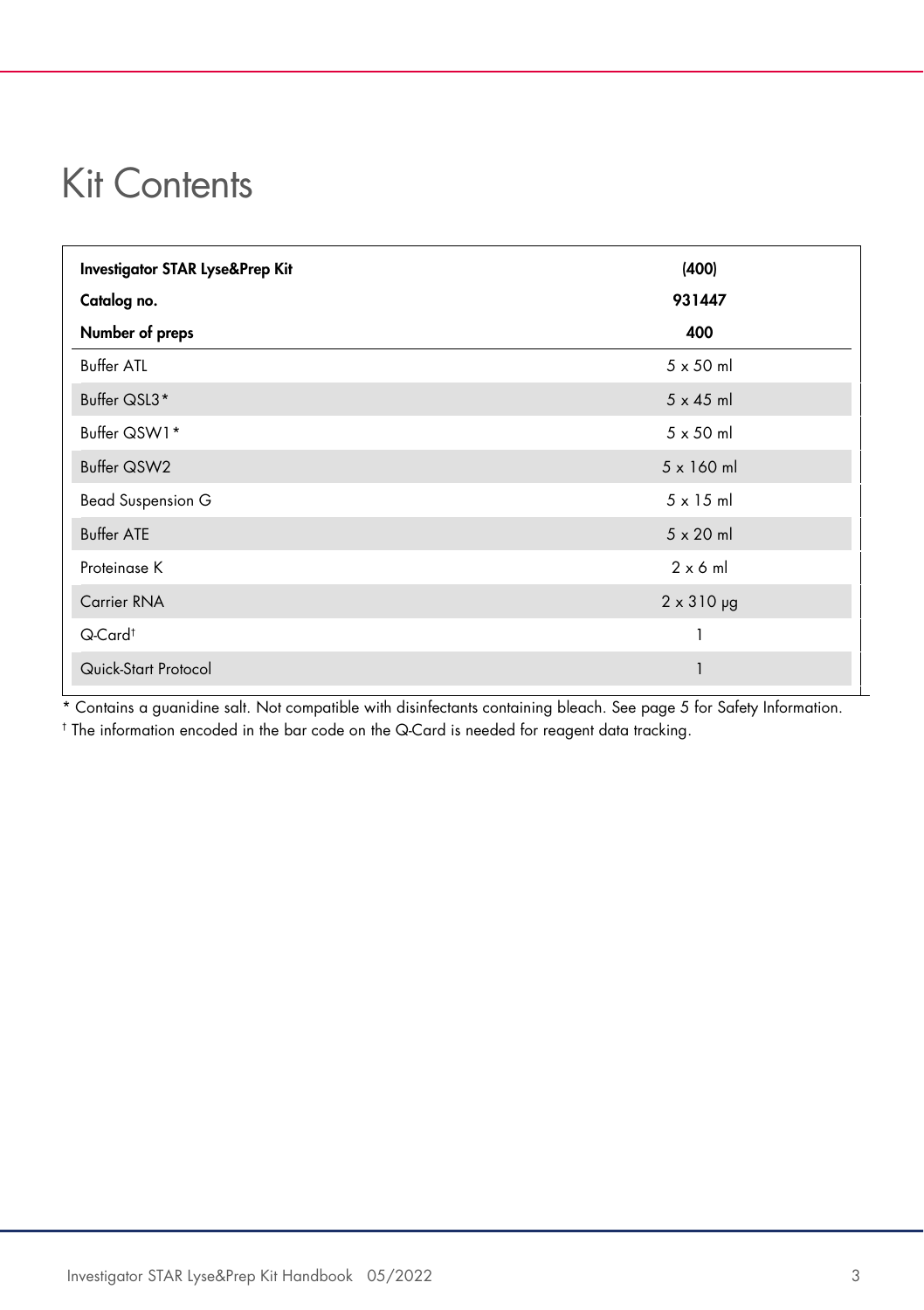# <span id="page-3-0"></span>Shipping and Storage

The Investigator STAR Lyse&Prep Kit is shipped at ambient temperature. All buffers and reagents can be stored at room temperature (15–25°C). Do not freeze the reagent bottles. When stored properly, the reagents are stable until the expiration date on the Q-Card. Lyophilized carrier RNA is stable until the expiration date on the Q-Card, when stored at room temperature.

The ready-to-use Proteinase K solution is stable for up to 1 year after delivery, when stored at room temperature.

### <span id="page-3-1"></span>Intended Use

The Investigator STAR Lyse&Prep Kit is intended for molecular biology applications in forensic, human identity, and paternity testing. The Investigator STAR Lyse&Prep Kit is intended to be used with open liquid handler platforms for nucleic acid purification based on magnetic bead technology. This product is not intended for the diagnosis, prevention, or treatment of a disease.

All due care and attention should be exercised in the handling of the products. We recommend all users of QIAGEN products to adhere to the NIH guidelines that have been developed for recombinant DNA experiments, or to other applicable guidelines.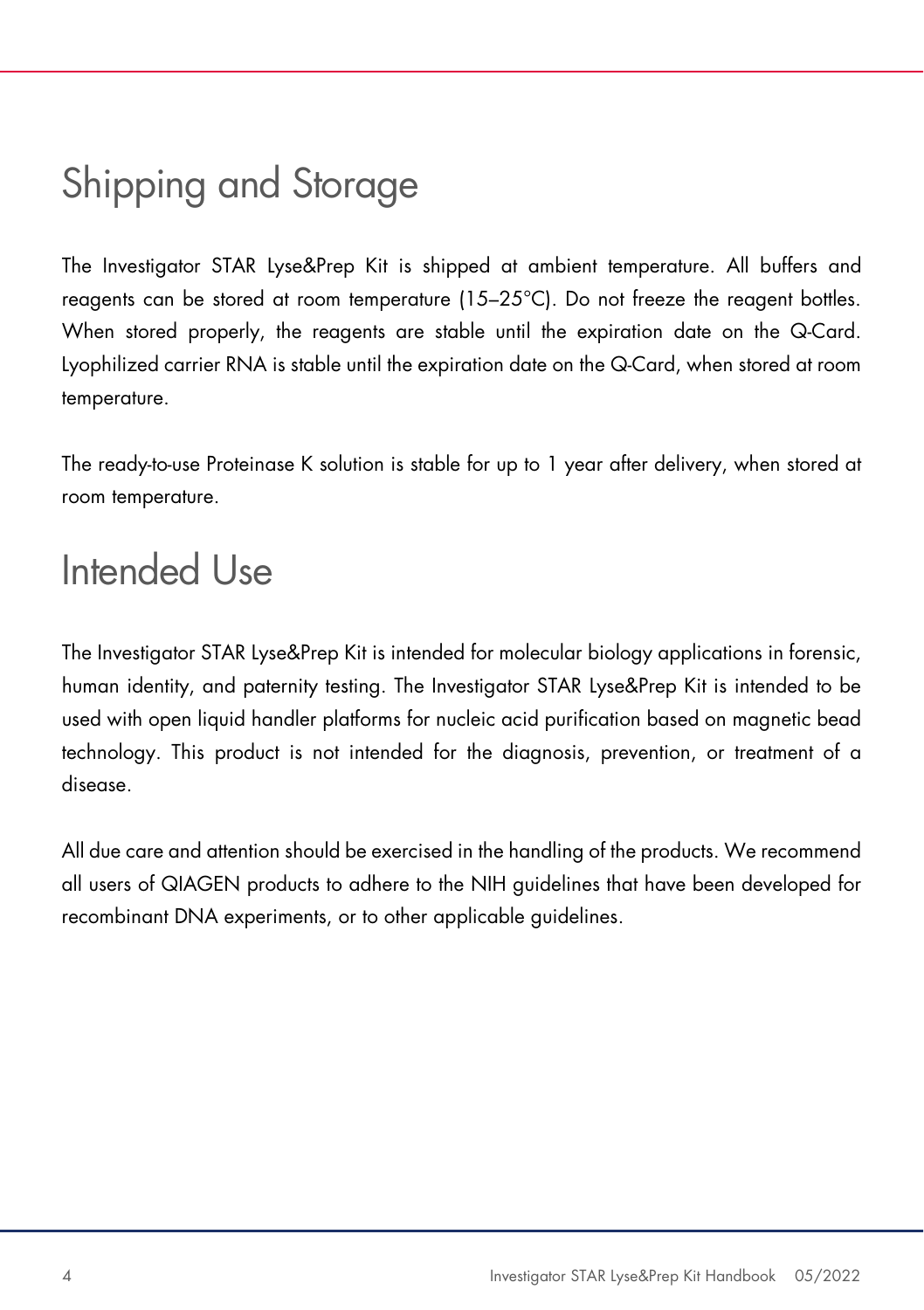### <span id="page-4-0"></span>Safety Information

When working with chemicals, always wear a suitable lab coat, disposable gloves, and protective goggles. For more information, please consult the appropriate safety data sheets (SDSs). These are available online in convenient and compact PDF format at www.qiagen.com/safety, where you can find, view, and print the SDS for each QIAGEN kit and kit component.



CAUTION CAUTION: DO NOT add bleach or acidic solutions directly to the sample preparation waste.

Buffers QSL3 and QSW1 contain guanidine salts, which can form highly reactive compounds when combined with bleach. If liquid containing these buffers is spilt, clean with suitable laboratory detergent and water. If the spilt liquid contains potentially infectious agents, clean the affected area first with laboratory detergent and water, and then with  $1\%$  (v/v) sodium hypochlorite.

### <span id="page-4-1"></span>Quality Control

In accordance with QIAGEN's ISO-certified Quality Management System, each lot of Investigator STAR Lyse&Prep Kits is tested against predetermined specifications to ensure consistent product quality.

Functional QC testing ensures that the Investigator STAR Lyse&Prep Kit meets the high standards required by forensic scientists. The Investigator STAR Lyse&Prep Kit meets ISO 18385 requirements.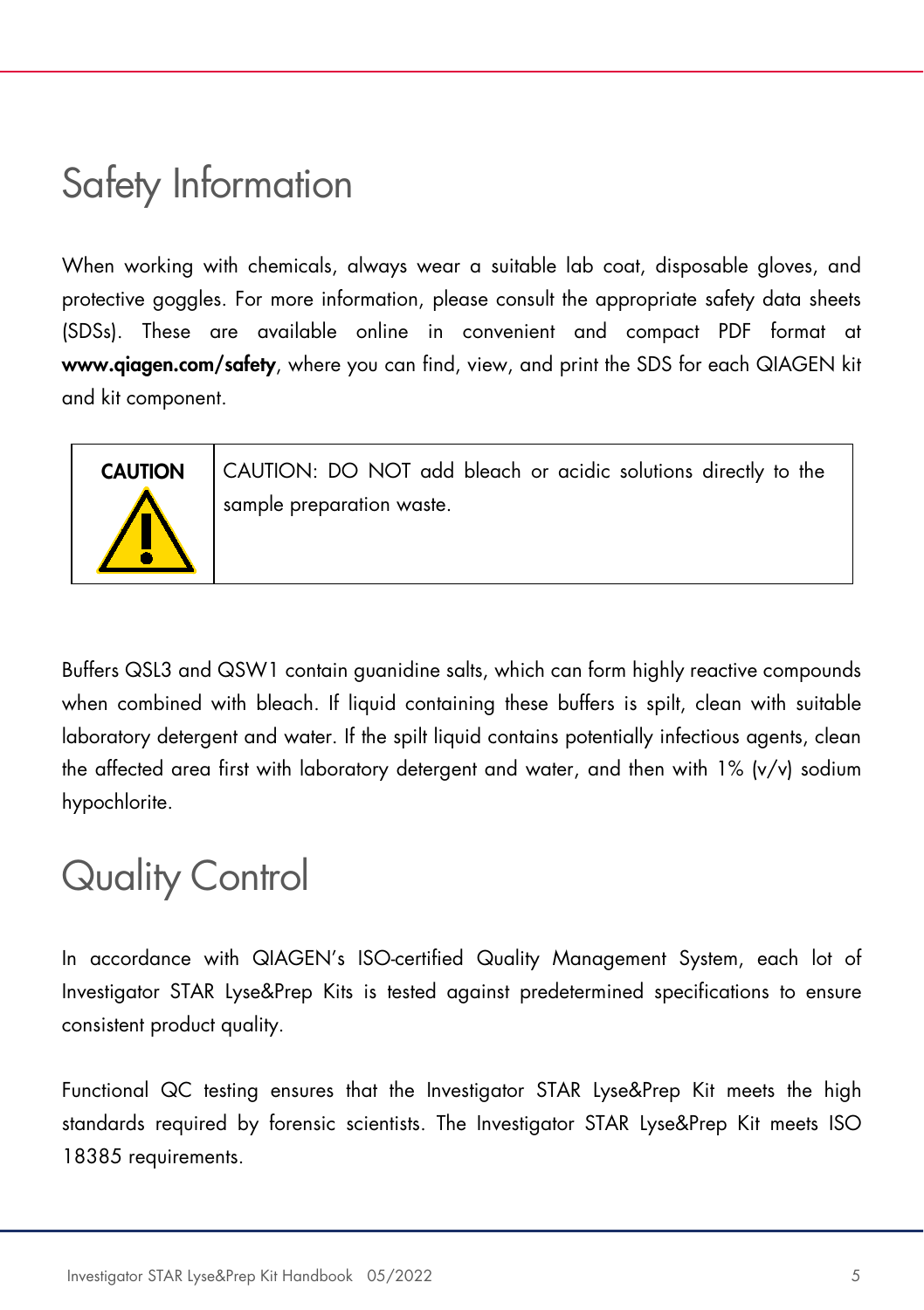### <span id="page-5-0"></span>Introduction

The Investigator STAR Lyse&Prep Kit, used on an automated liquid handler, reproducibly automates purification of genomic DNA, encountered in forensic and human identity applications. Purification is efficient, and purified DNA performs well in downstream analyses, such as quantitative PCR and STR analysis.

### <span id="page-5-1"></span>Principle and procedure

Magnetic-particle technology combines the speed and efficiency of silica-based DNA purification with the convenient handling of magnetic particles. DNA is isolated from lysates in one step through its binding to the silica surface of the particles in the presence of a chaotropic salt. The particles are separated from the lysates using a magnet. The DNA is then efficiently washed and eluted in modified TE buffer (Buffer ATE).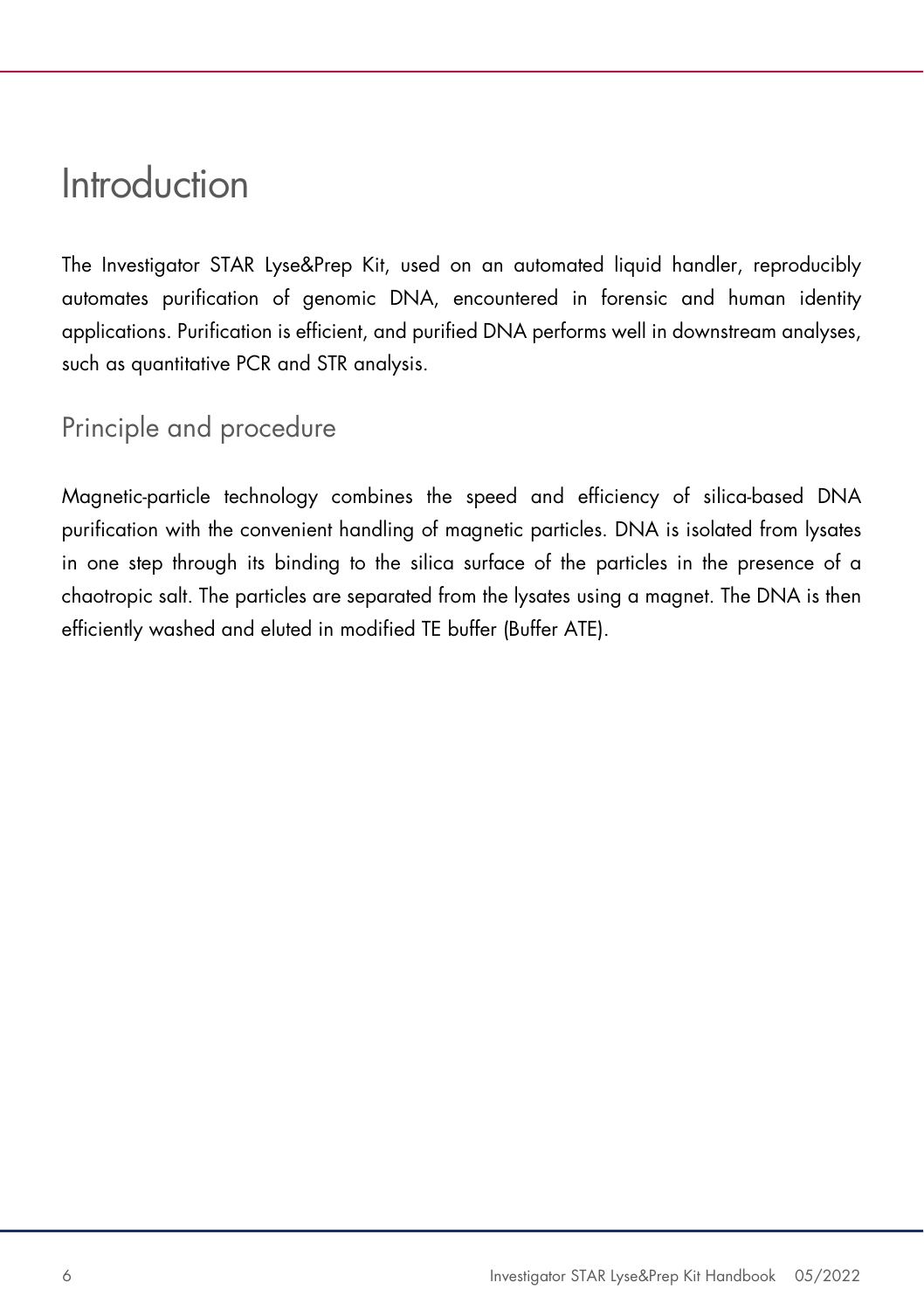

Figure 1. Workflow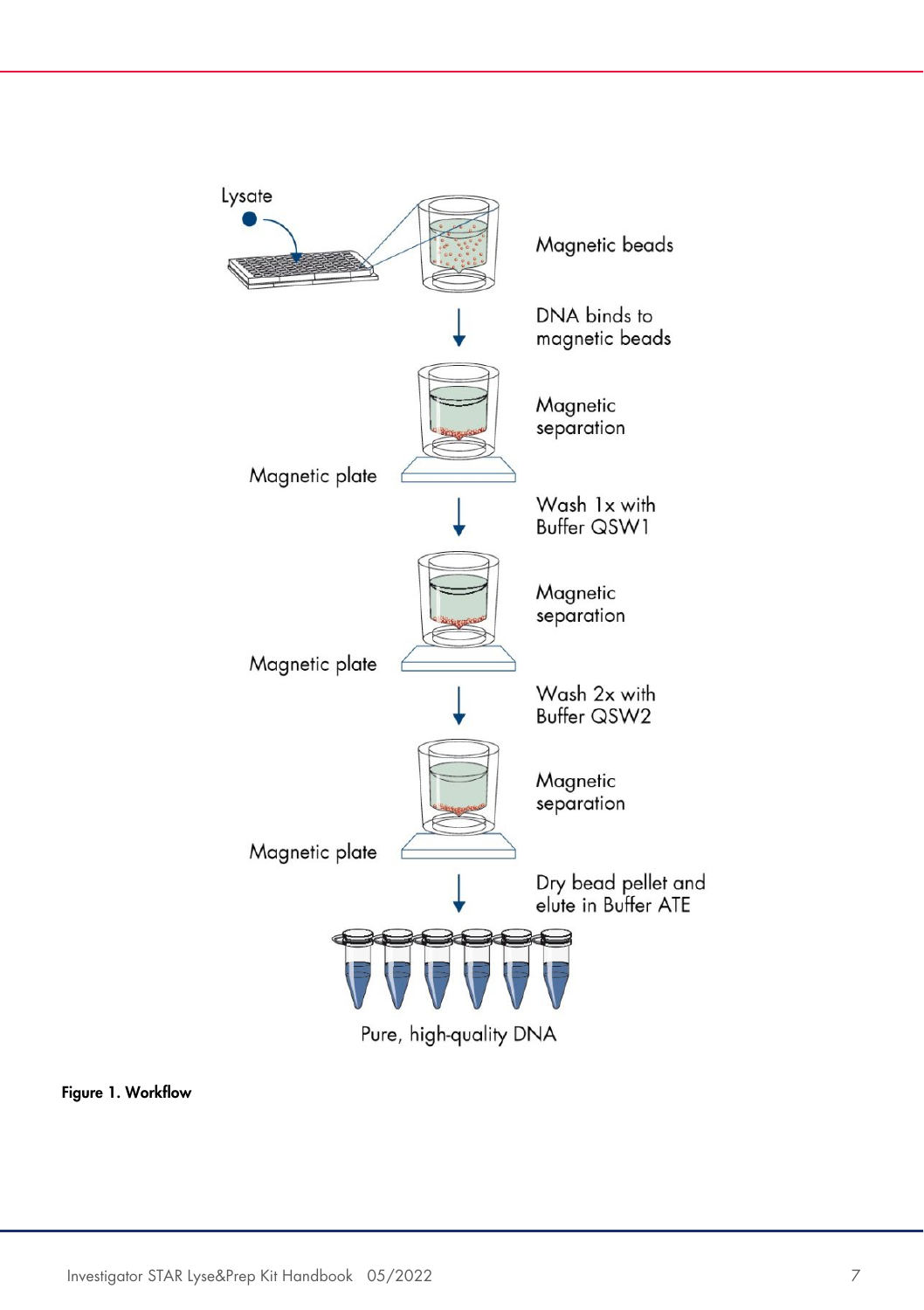# <span id="page-7-0"></span>Equipment and Reagents to Be Supplied by User

When working with chemicals, always wear a suitable lab coat, disposable gloves, and protective goggles. For more information, consult the appropriate safety data sheets (SDSs), available from the product supplier.

#### All protocols

- Sample and elution labware according to [Table 1](#page-7-1)
- Thermomixer
- **Centrifuge**
- Vortexer
- Pipets and pipet tips (to prevent cross-contamination, we strongly recommend the use of pipet tips with aerosol barriers)

#### For purification of DNA from semen stains or hair

• 1 M dithiothreitol (DTT), forensic arade quality

| Manufacturer           | Type                  | Catalogue no.        | Use                  |
|------------------------|-----------------------|----------------------|----------------------|
| Treff*                 | 2 <sub>m</sub>        | 96.09329.9.01        | Sample input/elution |
| Eppendorf <sup>®</sup> | 1.5 ml Safe-Lock      | 0017 010.417-03/1109 | Sample input/elution |
| Eppendorf              | 2 ml Safe-Lock        | 0017 010.425-03/1109 | Sample input/elution |
| Sarstedt <sup>®</sup>  | 1.5 ml Safe-Lock      | 72.706               | Sample input/elution |
| Sarstedt               | 2 ml Safe-Lock        | 72.695.500           | Sample input/elution |
| Sarstedt               | $1.5$ m               | 72.690.001           | Sample input/elution |
| Sarstedt               | 2 <sub>m</sub>        | 72.691               | Sample input/elution |
| <b>VWR<sup>®</sup></b> | 96-Well-Plate, 2.2 ml | 732-0585             | Sample input         |

#### <span id="page-7-1"></span>Table 1. Labware examples for sample input and elution

\* Collection tube of the Investigator Lyse&Spin Basket Kit.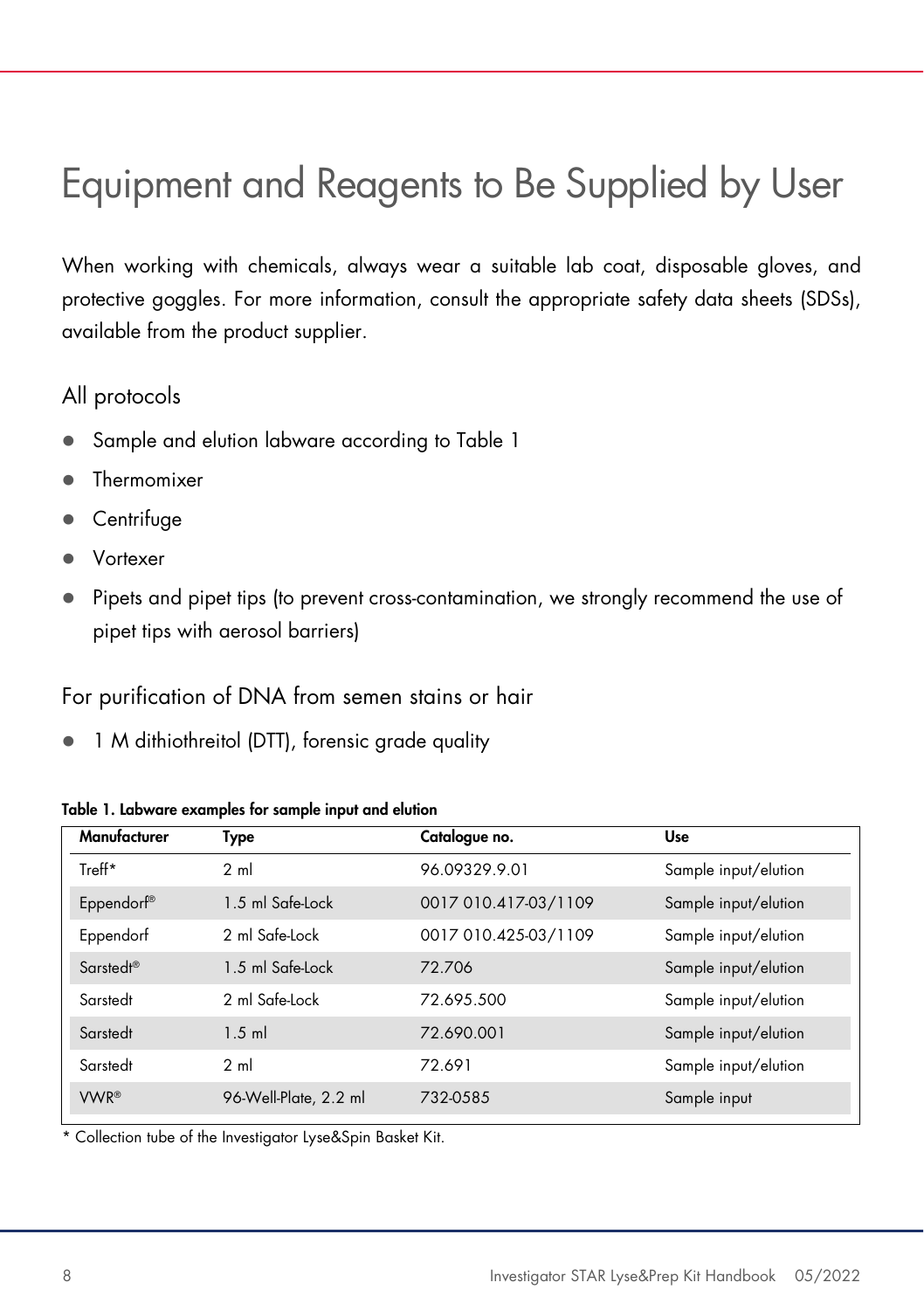### <span id="page-8-0"></span>Important Notes

### <span id="page-8-1"></span>Starting material

The amount of starting material for use in Investigator STAR Lyse&Prep Kit procedures can vary greatly, depending on the amount of DNA in the sample. Specific guidance for starting amounts is given in the individual protocols and in [Table 2.](#page-10-0)

#### Purification of low amounts of DNA

For purification of DNA from very small amounts of sample, such as touch DNA samples, we recommend adding carrier RNA. For samples containing larger amounts of DNA, addition of carrier RNA is optional. Add 310 µl TE buffer or water to the tube containing 310 µg lyophilized carrier RNA to obtain a solution of 1 µg/µl. Dissolve the carrier RNA thoroughly, divide into conveniently sized aliquots, and store at –30 to –15°C. Do not freeze–thaw the aliquot of carrier RNA more than 3 times. Carrier RNA should be added to the sample after the lysis is completed to avoid degradation. Carrier RNA can be added to the binding buffer (QSL3) prior to setting up the instrument run. Use the mixture of binding buffer and carrier RNA within the same day.

#### <span id="page-8-2"></span>Precipitate in Buffer ATL

Before starting the procedure, check whether precipitate has formed in Buffer ATL. If necessary, dissolve by heating to 70°C with gentle agitation.

### <span id="page-8-3"></span>Precipitate in Buffer QSL3

Buffer QSL3 may form a precipitate upon storage. If necessary, redissolve by mild agitation at 37°C and then place at room temperature (15–25°C).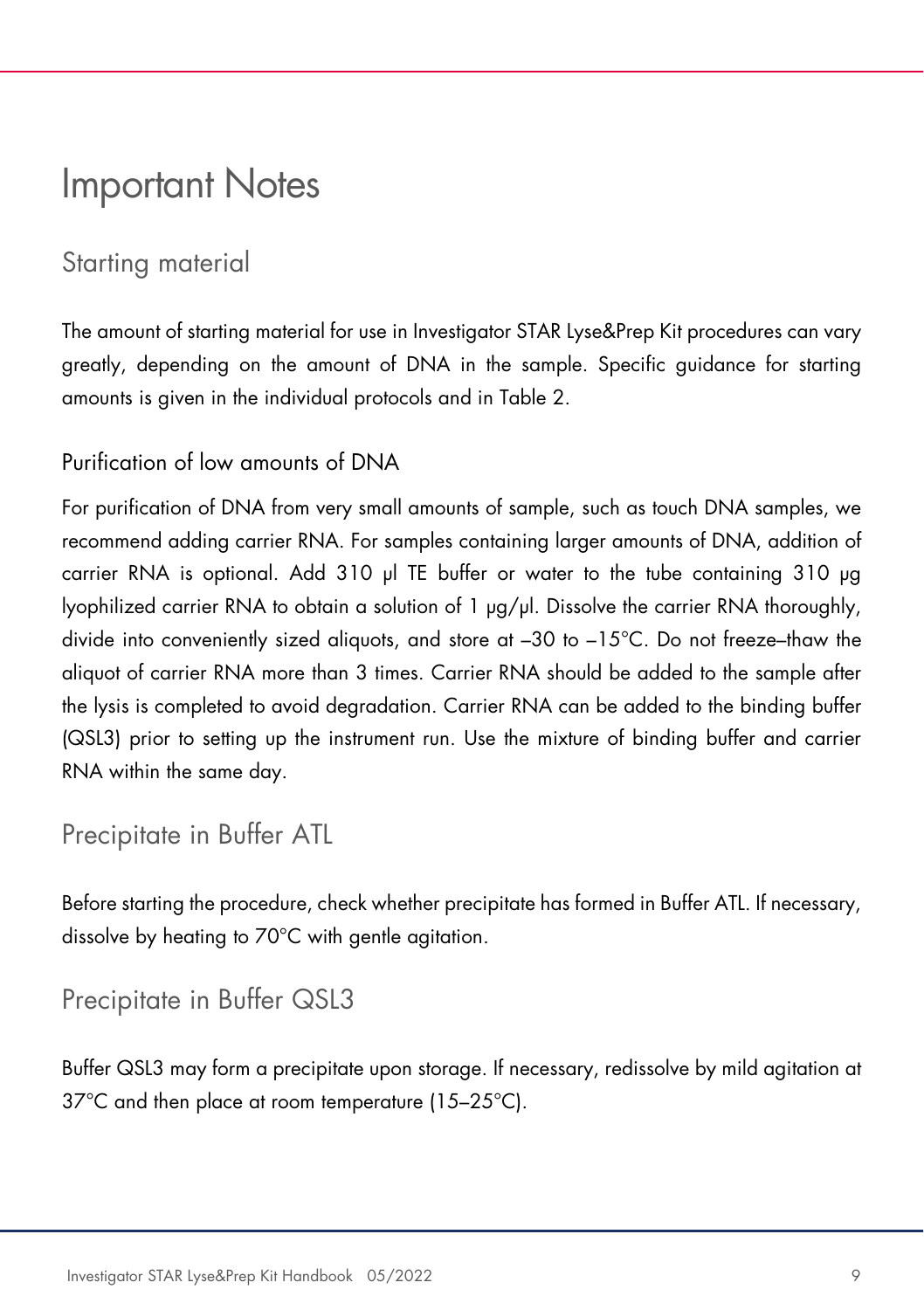### <span id="page-9-0"></span>Lysis with Proteinase K

The Investigator STAR Lyse&Prep Kit contains Proteinase K, which is the enzyme of choice for lysis buffers used in Investigator STAR Lyse&Prep protocols. Proteinase K is a recombinant protein expressed in *Pichia pastoris*, and is particularly suitable for short digestion times. It possesses a high specific activity and remains stable over a wide range of temperatures and pH values, with substantially increased activity at higher temperatures. The activity of the Proteinase K solution is 600 mAU/ml solution (or 40 mAU/mg protein).

### <span id="page-9-1"></span>Quantification of DNA

Degraded, inhibited, or mixed DNA samples are common in forensic casework and other human identity testing applications. Such samples can create challenges in STR analysis. Prior quantification of the purified DNA using real-time PCR is recommended and reduces the need to repeat downstream analyses. This greatly reduces costs and time, and improves the statistical relevance of results. The Investigator Quantiplex® Pro Kits use quantitative real-time PCR to quantify human total and human male DNA in a sample. These kits also detect if the sample contains inhibitors that may interfere with downstream applications, or if the DNA is degraded.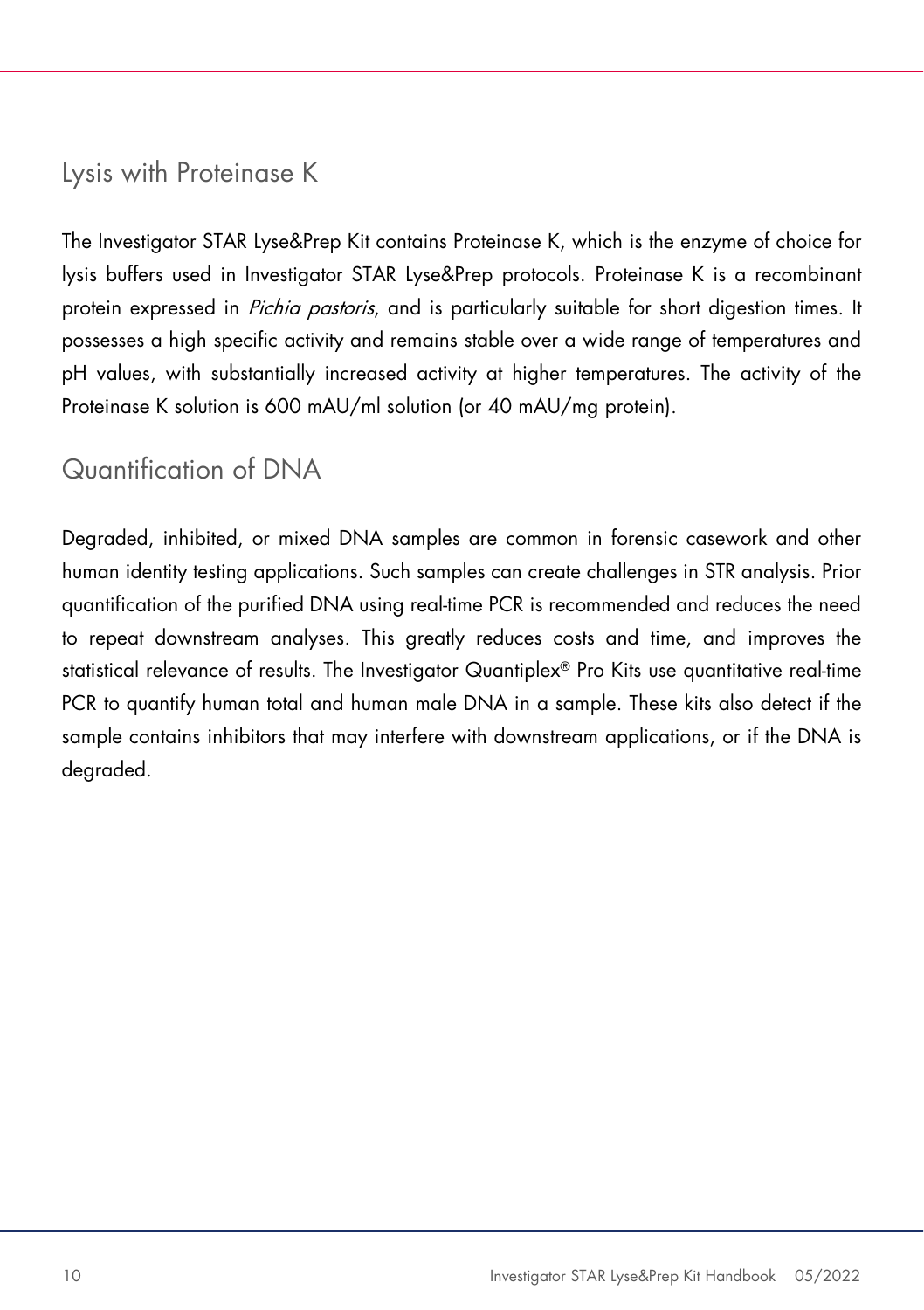| Sample type                | Sample amount               | <b>Buffer ATL</b> | <b>Proteinase K</b> | DTT (1 M)  |
|----------------------------|-----------------------------|-------------------|---------------------|------------|
| Blood/saliva               | Up to 50 $\mu$              | 280 µl/475 µl*    | 20 µl/25 µl*        |            |
| Surface swabs              | 1 swab                      | 280 µl/475 µl*    | 20 µl/25 µl*        |            |
| Chewing gum                | Up to 40 mg                 | 280 µl/475 µl*    | 20 µl/25 µl*        |            |
| Cigarette butts            | $1 \text{ cm}^2$            | 280 µl/475 µl*    | 20 µl/25 µl*        |            |
| Paper/similar<br>materials | $0.5 - 2.5$ cm <sup>2</sup> | 280 µl/475 µl*    | 20 µl/25 µl*        |            |
| Nail scrapings             | Up to $40$ mg               | 260 µl/455 µl*    | 20 µl/25 µl*        | $20$ $\mu$ |
| Nail clippings             |                             | 260 µl/455 µl*    | 20 µl/25 µl*        | $20$ $\mu$ |
| Hair                       | $0.5 - 1$ cm                | 260 µl/455 µl*    | 20 µl/25 µl*        | $20$ $\mu$ |
| Tissues                    | Up to 10 mg                 | 280 µl/475 µl*    | 20 µl/25 µl*        |            |
| Blood or saliva stains     | $0.5 \text{ cm}^2$          | 280 µl/475 µl*    | 20 µl/25 µl*        |            |
| Semen stains               | $0.5 \text{ cm}^2$          | 260 µl/455 µl*    | 20 µl/25 µl*        | $20$ $\mu$ |
| <b>Buccal swabs</b>        | 1 swab                      | 280 µl/475 µl*    | 20 µl/25 µl*        |            |

<span id="page-10-0"></span>Table 2. Protocol information for different sample types

<span id="page-10-1"></span>\* If using the Investigator Lyse&Spin Basket Kit.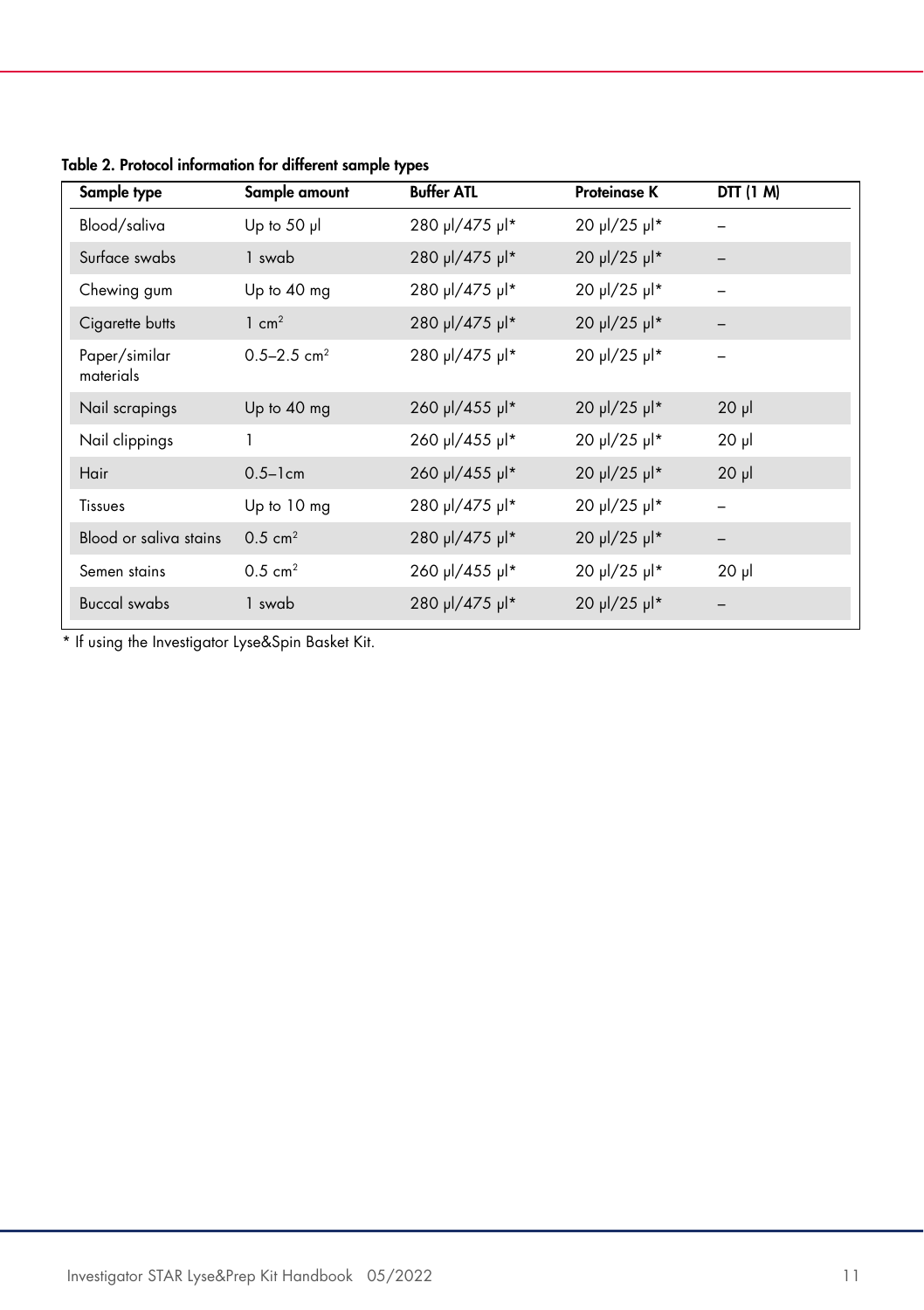# <span id="page-11-0"></span>Protocol: Pretreatment for Various Casework and Reference Samples

This protocol is designed for isolation of total DNA (genomic and mitochondrial) from various types of casework and reference samples. The protocol describes the preliminary lysis using Proteinase K.

Notes before starting

- Before beginning the procedure, read "Important Notes" on page [9.](#page-8-0)
- We recommend using the Investigator Lyse&Spin Basket Kit (cat. no. 19597 or 19598) when solid sample materials have to be removed from the lysate. If using this kit, please follow the Pretreatment protocol, as outlined under "Procedure using the Investigator Lyse&Spin Basket Kit" (page [13\)](#page-12-0). The Lyse&Spin Basket Kit collection tubes can be used as sample tubes.
- Heat a thermomixer to 56°C for the Proteinase K digest in step 3.

#### Procedure using 300 µl lysis volume

- 1. Place the sample into a sample tube or deep-well block.
- 2. Set up the Proteinase K digest according to the information provided in [Table 2,](#page-10-0) page [11.](#page-10-1) Mix sample thoroughly by vortexing for 10 s.
- 3. Incubate at 56°C for 15 min to overnight in a thermomixer, shaking at 900 rpm. Incubation for 15 min may be sufficient to recover adequate DNA for STR typing from samples containing abundant DNA. More than 1 h is recommended where a low amount of DNA is expected. When using a deep-well block, ensure proper sealing with an adhesive tape.
- 4. After incubation, perform a brief centrifugation to collect liquid at the bottom of the tubes or the S-Block.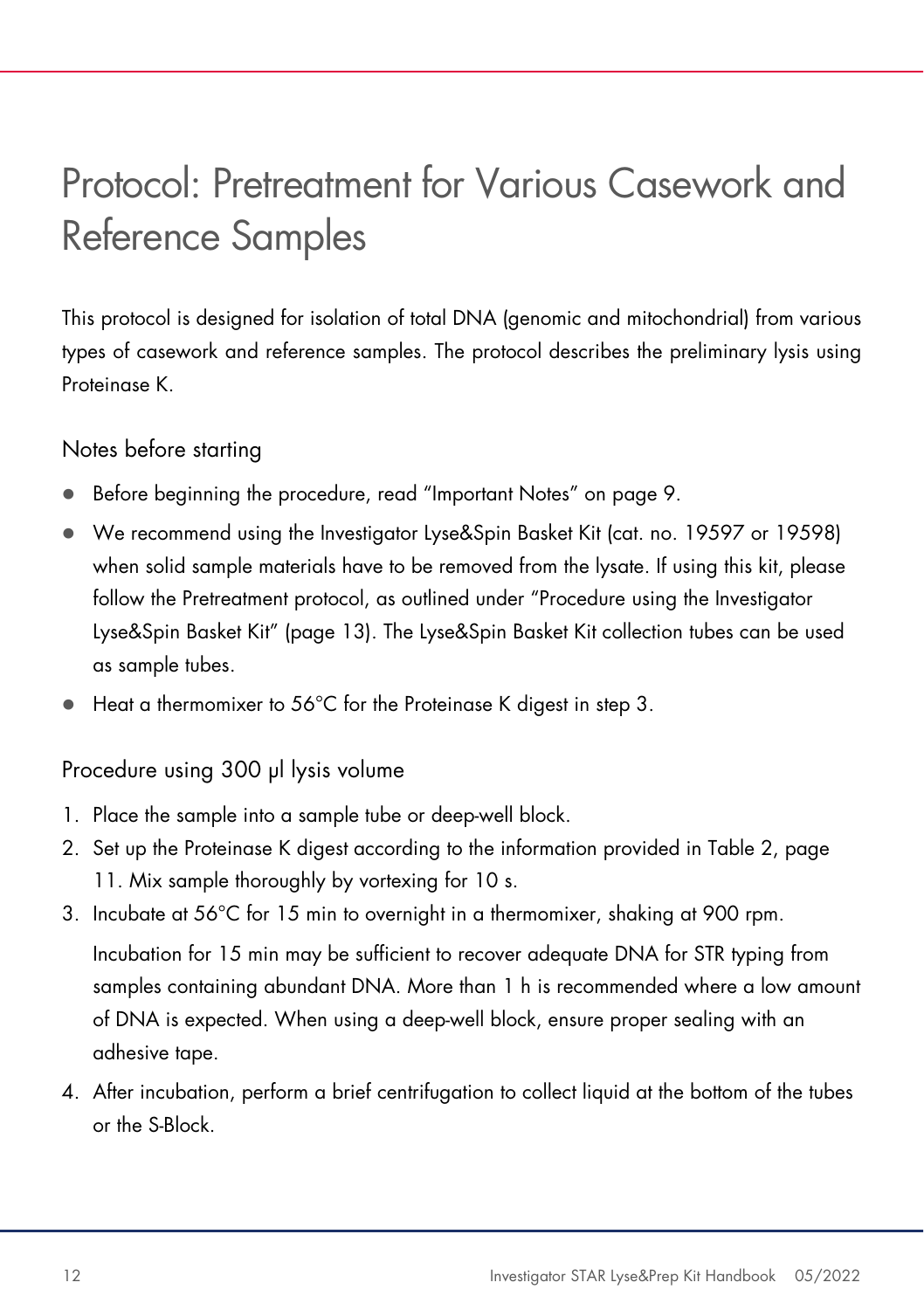5. Transfer 300 µl lysate to a new tube or deep-well block.

Note: Take care not to transfer any solid sample materials. See [Table 1](#page-7-1) for suitable labware.

<span id="page-12-0"></span>6. Continue with automated DNA Purification.

Procedure using the Investigator Lyse&Spin Basket Kit

- 1. Place the stained material into the Investigator Lyse&Spin Basket, inserted into a 2 ml microcentrifuge tube (provided).
- 2. Set up the Proteinase K digest according to the information provided in [Table 2.](#page-10-0) Mix the sample thoroughly by vortexing for 10 s.

Note: The Investigator Lyse&Spin Basket requires 500 ul lysate volume.

- 3. Incubate at 56°C for 1 h to overnight in a thermomixer, shaking at 900 rpm.
- 4. Centrifuge for 1 min at a minimum of  $10,000 \times a$ .

Note: Keep the lid closed during centrifugation.

**Note:** Up to 20,000  $\times$  a can be used for centrifugation.

Note: Make sure that no liquid remains in the basket after centrifugation. If necessary, repeat the centrifugation until all liquid has passed through the membrane. If larger pieces of chewing gum are processed, clogging of the basket can be avoided by pressing the chewing gum against the sides of the basket.

- 5. Discard the basket including the solid sample substrate.
- 6. Continue with automated DNA Purification.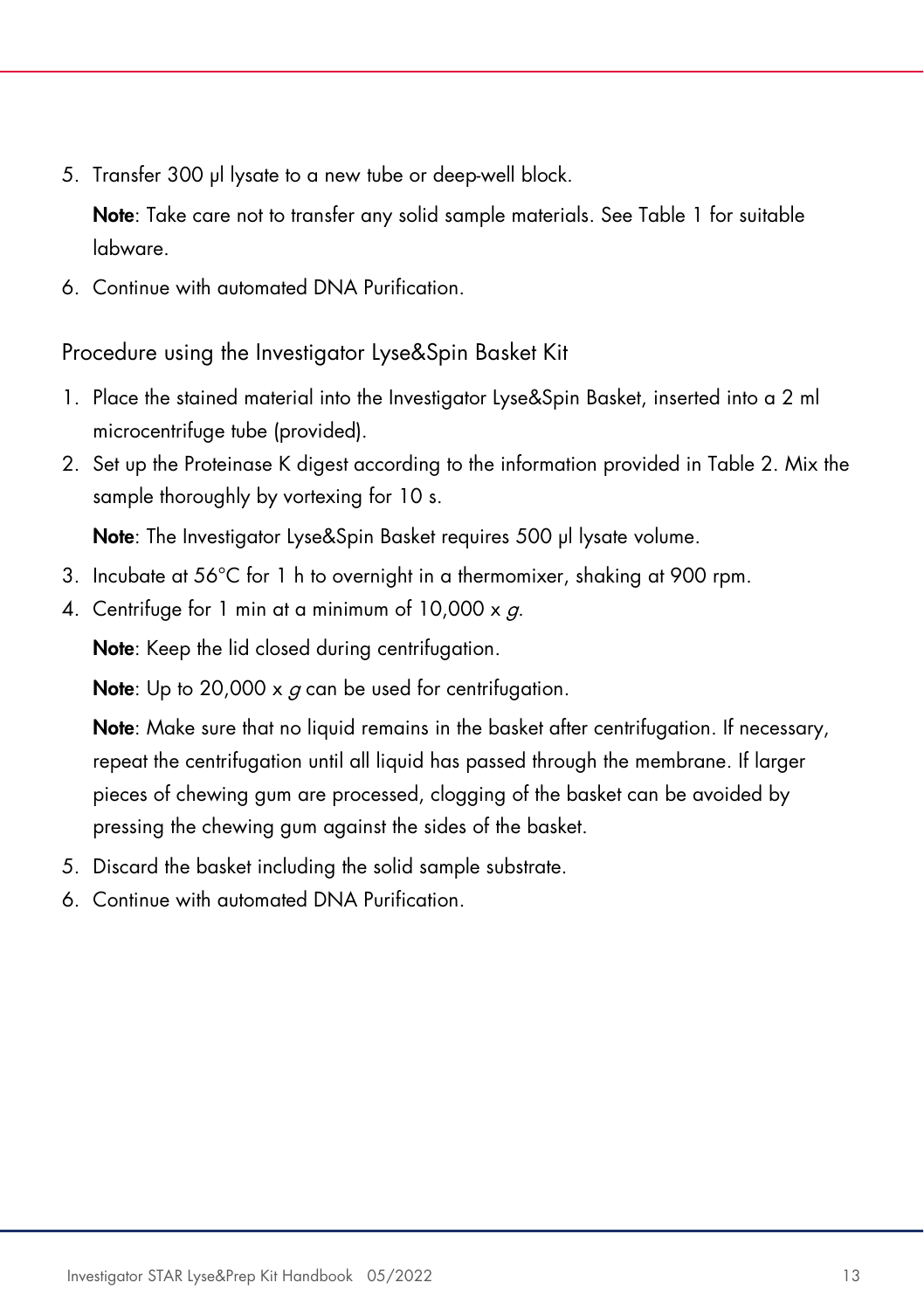### <span id="page-13-0"></span>Protocol: DNA Purification

This protocol provides guidance for programming protocols for automated extraction on instruments using magnet plates to separate beads in 96 Deep Well Plates. Protocol parameters for 300 µl and 500 µl lysate volumes are outlined. Along with the general recommendations, these are provided as a good starting point for further instrument-specific optimization work.

Important points before starting

- Shaking speeds and durations stated refer to the use of a 2 mm orbital shaker and 96 DW Plates (VWR, LBCN3905-520-010). Changes to shaker specifications or plate type may require adapted speed and duration (e.g., lowering speed when using 3 mm orbital shakers to avoid cross-contamination).
- For the 500 µl protocol, splitting of lysates for binding is recommended, if 96 Deep Well Plates are used for processing. This will reduce cross-contamination risks. Do not reduce the binding buffer volume to lysate volume ratio, as this may affect yields from degraded samples.
- Heating during binding and elution can help to optimize yield. However, excessive heating of buffer QSL3 can cause loss of DNA during binding. We do not recommend to exceed 10 min at 50°C. First indications of this issue is the drop in D5S818 and D13S317 peak heights, independent of the STR assay used.
- Magnetic beads settle quickly. We recommend to thoroughly mix the bead suspension before any distribution step. During development, carefully check for gradients of bead pellet sizes across 96 well plates, indicating inhomogeneous bead suspension.
- Carefully remove any wash buffer after the last wash to avoid ethanol carryover. We recommend to introduce a second liquid removal step using a small tip size. Remaining ethanol can be evaporated in an air-dry step. Avoid over-drying the bead pellet, as this may lead to inefficient elution of DNA.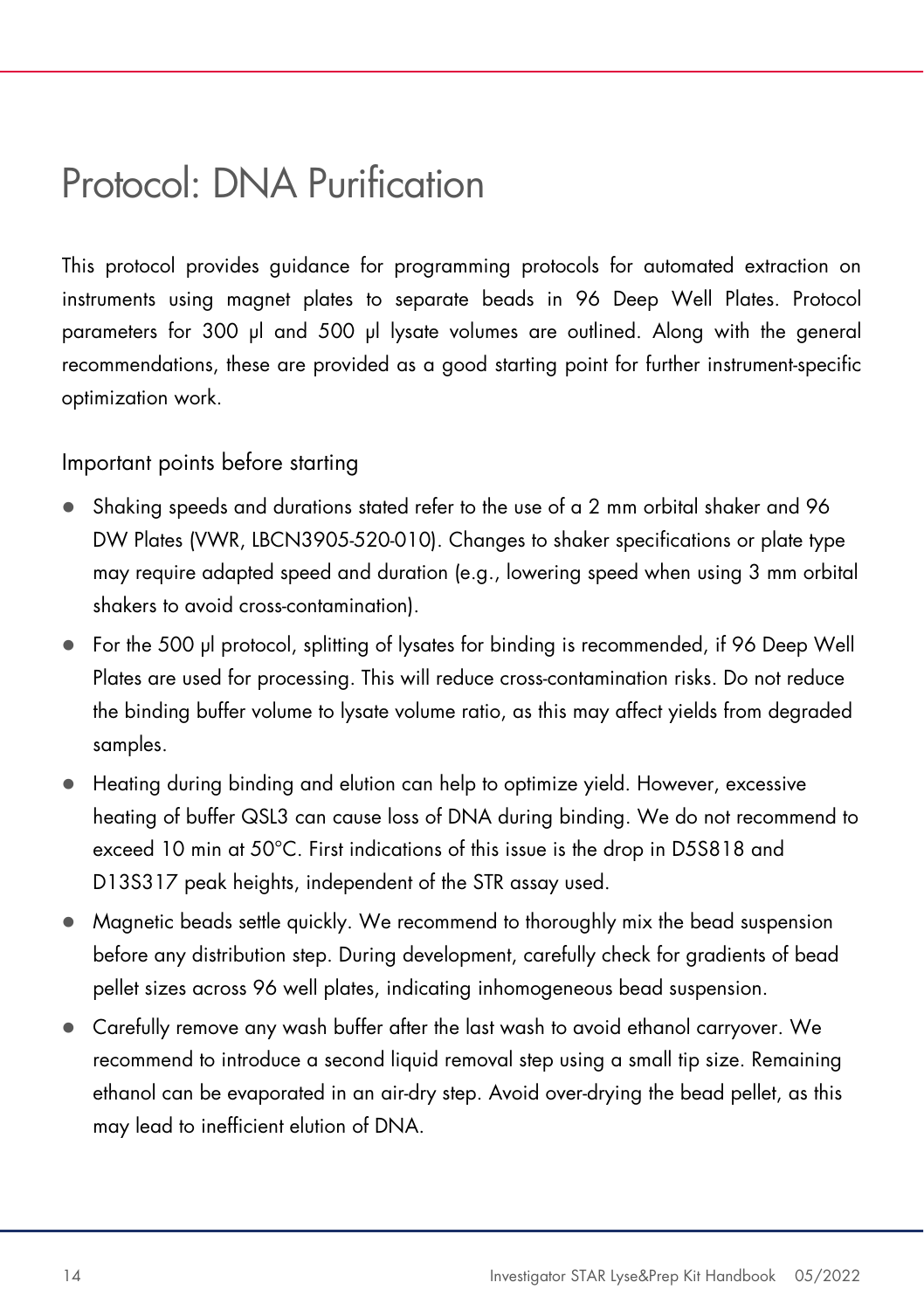Table 3. Recommended protocol parameters.

| <b>Step</b> | <b>Parameter</b>         | 300 µl Lysate Protocol | 500 µl Lysate Protocol <sup>‡</sup> |
|-------------|--------------------------|------------------------|-------------------------------------|
| Binding     | Binding Buffer (pl)      | 720*                   | 800 <sup>t</sup>                    |
|             | Bead Suspension G (µl)   | 100                    | 100                                 |
|             | Lysate $(\mu I)$         | 300                    | 500                                 |
|             | Shaking Speed (rpm)      | 1000                   | 1000                                |
|             | Shaking Time (sec)       | 600                    | 600                                 |
|             | Shaking Temperature (°C) | 50                     | 50                                  |
| Wash 1      | Wash Buffer QSL1         | 500                    | 500                                 |
|             | Shaking Speed (rpm)      | 1000                   | 1000                                |
|             | Shaking Time (sec)       | 30                     | 30                                  |
|             | Shaking Temperature (°C) | 30                     | 30                                  |
| Wash 2      | Wash Buffer QSL2         | 500                    | 500                                 |
|             | Shaking Speed (rpm)      | 1000                   | 1000                                |
|             | Shaking Time (sec)       | 30                     | 30                                  |
|             | Shaking Temperature (°C) | 30                     | 30                                  |
| Wash 3      | Wash Buffer QSL2         | 500                    | 500                                 |
|             | Shaking Speed (rpm)      | 1000                   | 1000                                |
|             | Shaking Time (sec)       | 30                     | 30                                  |
|             | Shaking Temperature (°C) | 30                     | 30                                  |
| Air-dry     | Incubation time (sec)    | 600                    | 600                                 |
| Elution     | Elution Buffer ATE       | 50-100                 | 50-100                              |
|             | Shaking Speed (rpm)      | 1000                   | 1000                                |
|             | Shaking Time (sec)       | 300                    | 300                                 |
|             | Shaking Temperature (°C) | 80                     | 80                                  |

\* Mixture of 360 µl QSW2 and 360 µl QSL3

† Mixture of 480 µl QSW2 and 320 µl QSL3

‡ If binding is performed in 96 Deep Well Plates, we recommend to split lysates to avoid cross-contamination. Use 250 µl lysate, 400 µl Binding Buffer, and 100 µl Bead Suspension. Reuse beads from the first binding step.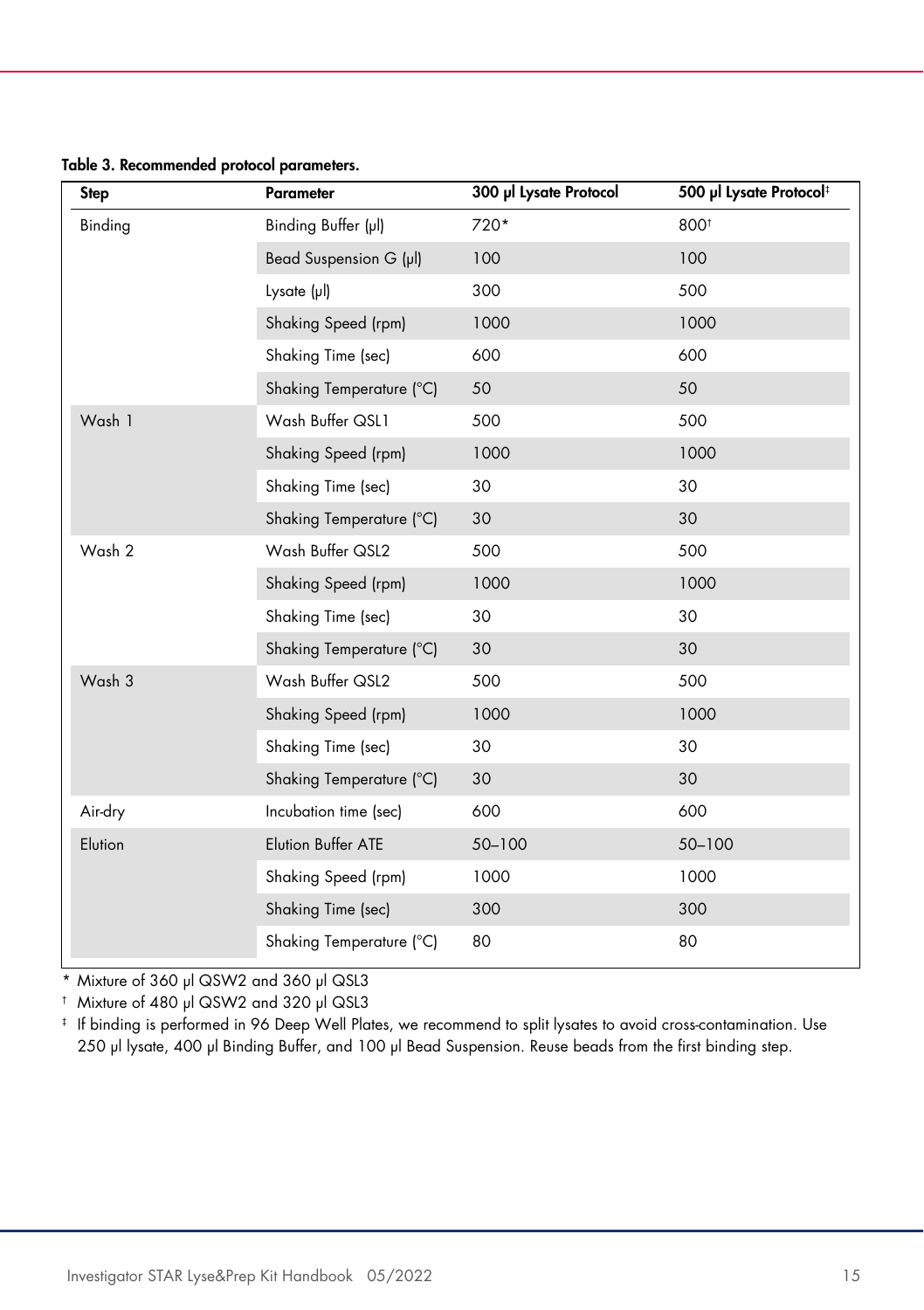### <span id="page-15-0"></span>Troubleshooting Guide

This troubleshooting guide may be helpful in solving any problems that may arise. For more information, see also the Frequently Asked Questions page in our Technical Support Center: www.qiagen.com/FAQ/FAQList.aspx. The scientists in QIAGEN Technical Services are always happy to answer any questions you may have about either the information or protocols in this handbook (for contact information, visit **support.aiagen.com**).

|    |                                                      | <b>Comments and suggestions</b>                                                                                                                                                                      |  |  |  |
|----|------------------------------------------------------|------------------------------------------------------------------------------------------------------------------------------------------------------------------------------------------------------|--|--|--|
|    | Low DNA yield                                        |                                                                                                                                                                                                      |  |  |  |
| a) | Insufficient lysis                                   | Increase lysis time.                                                                                                                                                                                 |  |  |  |
| b) | Insufficient sample aspirated                        | Check sample input for remaining lysate.                                                                                                                                                             |  |  |  |
| c) | Insufficient amount of<br>magnetic beads             | Carefully mix bead suspension before transferring to tubes to load on the<br>instrument.                                                                                                             |  |  |  |
|    | DNA does not perform well in downstream applications |                                                                                                                                                                                                      |  |  |  |
| a) | Insufficient DNA used in<br>downstream applications  | If possible, repeat the downstream application using more eluate.                                                                                                                                    |  |  |  |
|    | b) Excess of magnetic beads                          | Excess of magnetic beads may lead to insufficient drying before elution,<br>resulting in ethanol carryover. Carefully mix bead suspension before<br>transferring to tubes to load on the instrument. |  |  |  |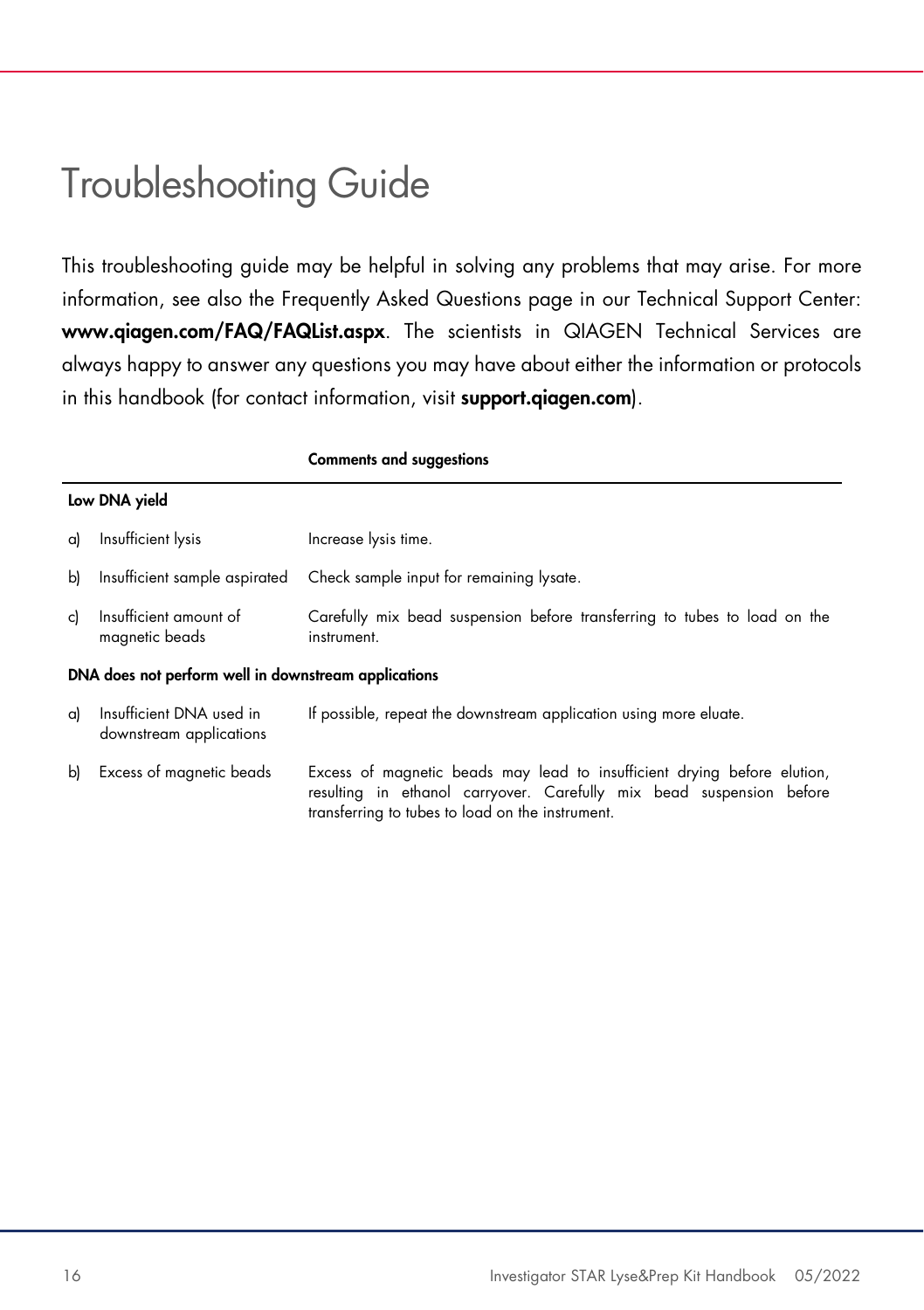# <span id="page-16-0"></span>Ordering Information

| Product                                      | <b>Contents</b>                                                                                                                                                                                      | Cat. no. |
|----------------------------------------------|------------------------------------------------------------------------------------------------------------------------------------------------------------------------------------------------------|----------|
| Investigator STAR Lyse&Prep Kit<br>(400)     | For 400 preps of 300 $\mu$ l or 500 $\mu$ l<br>each from casework and reference<br>samples                                                                                                           | 931447   |
| <b>Accessories</b>                           |                                                                                                                                                                                                      |          |
| DTT(1 ml)                                    | 1M DTT, forensic grade quality; for<br>sperm cell lysis                                                                                                                                              | 1117316  |
| <b>HID-related products</b>                  |                                                                                                                                                                                                      |          |
| Investigator Lyse&Spin Basket Kit<br>(50)    | 50 pouches containing 50 baskets and<br>100 collection tubes                                                                                                                                         | 19597    |
| Investigator Lyse&Spin Basket Kit<br>(250)   | 10 pouches containing 5 x 50 baskets<br>and $5 \times 50$ collection tubes                                                                                                                           | 19598    |
| Investigator Quantiplex Pro Kit<br>(200)     | For use on Applied Biosystems 7500<br>Real-Time Systems: Quantiplex Pro<br>Reaction Mix, Quantiplex Pro Primer<br>Mix, Quantiplex Pro Control DNA M1,<br>QuantiTect® Nucleic Acid Dilution<br>Buffer | 387216   |
| Investigator Quantiplex Pro RGQ<br>Kit (200) | For use on QIAGEN Rotor-Gene Q<br>Real-Time Systems: Quantiplex Pro<br>RGQ Reaction Mix, Quantiplex Pro<br>RGQ Primer Mix, Male Control DNA<br>M1, QuantiTect Nucleic Acid Dilution<br>Buffer        | 387316   |
| Investigator 24plex QS Kit<br>$(100)*$       | Primer Mix, Fast Reaction Mix 2.0,<br>Control DNA, allelic ladder, DNA Size<br>Standard, and Nuclease-free water                                                                                     | 382415   |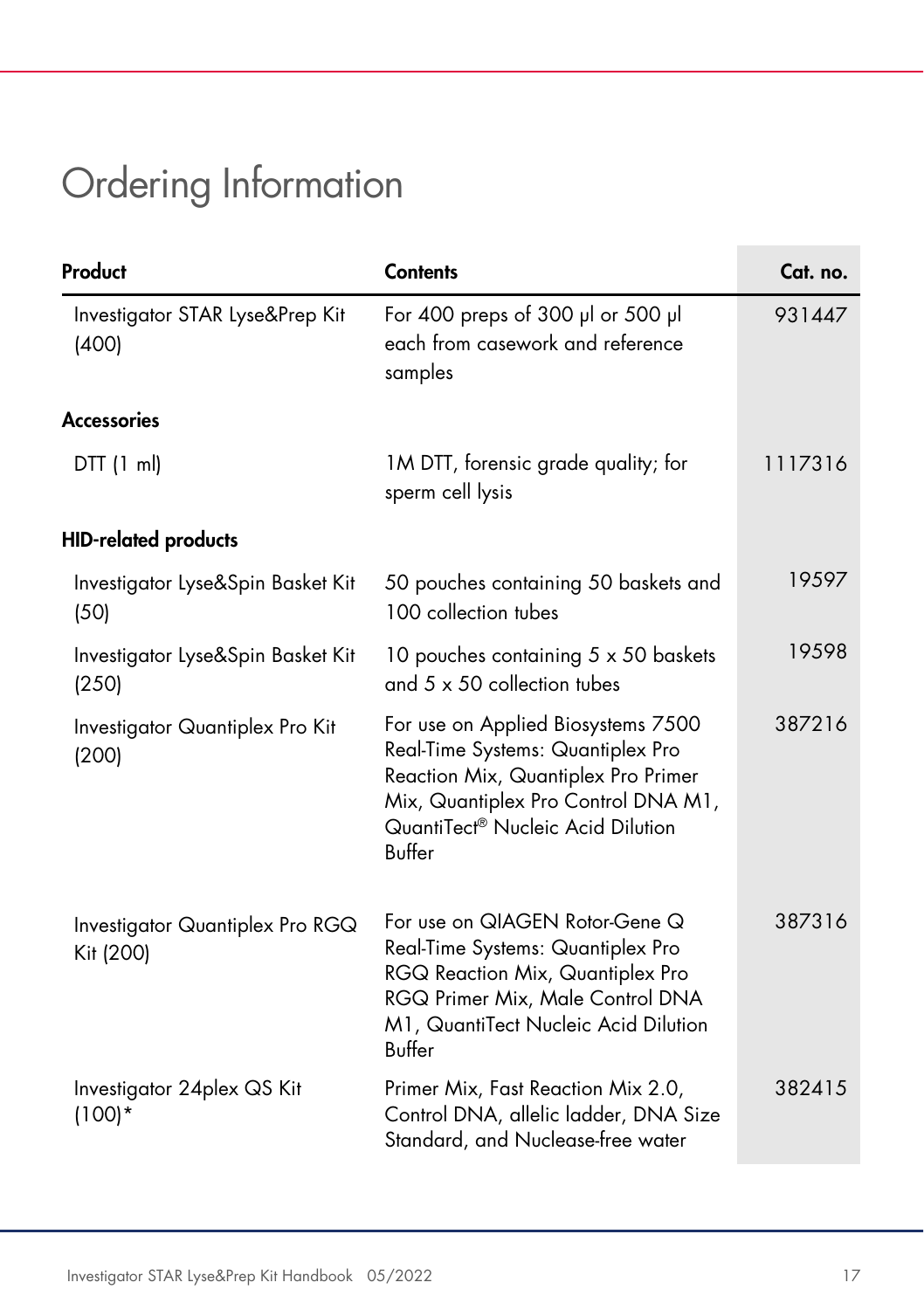| Product                                   | Contents                                                                                                         | Cat. no. |
|-------------------------------------------|------------------------------------------------------------------------------------------------------------------|----------|
| Investigator 26plex QS Kit<br>$(100)*$    | Primer Mix, Fast Reaction Mix 3.0,<br>Control DNA, allelic ladder, and<br>Nuclease-free water                    | 382615   |
| Investigator ESSplex SE QS<br>$(100)*$    | Primer Mix, Fast Reaction Mix 2.0,<br>Control DNA, allelic ladder, DNA Size<br>Standard, and Nuclease-free water | 381575   |
| Investigator Argus X-12 QS Kit<br>$(25)*$ | Primer Mix, Fast Reaction Mix 2.0,<br>Control DNA, allelic ladder, DNA Size<br>Standard, Nuclease-free water     | 383223   |
| Investigator Argus Y-28 QS Kit<br>(100)*  | Primer Mix, Fast Reaction Mix 3.0,<br>Control DNA, allelic ladder, DNA Size<br>Standard, Nuclease-free water     | 383625   |

\* Larger package sizes are available.

For up-to-date licensing information and product-specific disclaimers, see the respective QIAGEN kit handbook or user manual. QIAGEN kit handbooks and user manuals are available at www.qiagen.com or can be requested from QIAGEN Technical Services or your local distributor.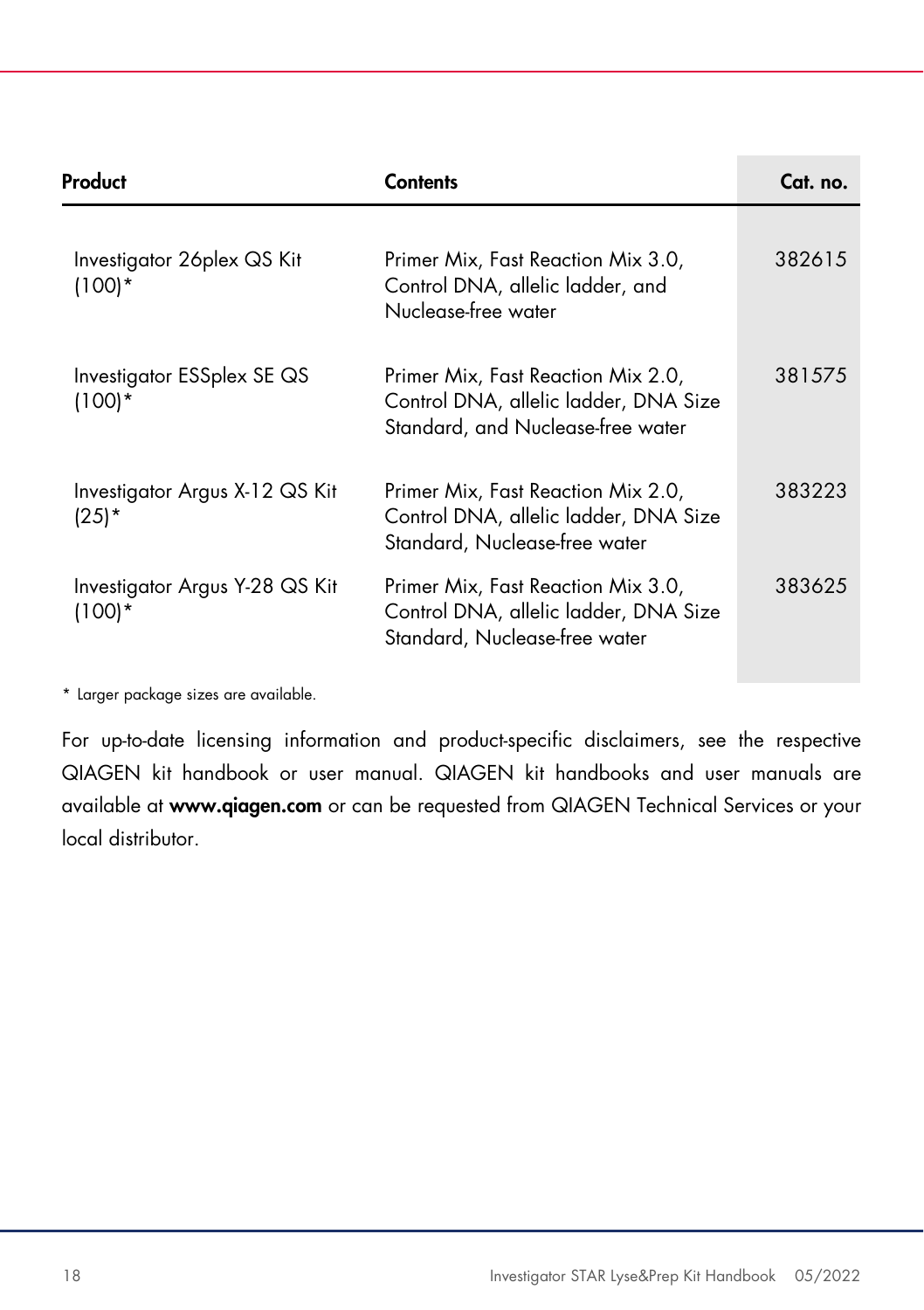### <span id="page-18-0"></span>Document Revision History

| <b>Date</b> | Changes                                                                                                                                                                                                                                                                                             |
|-------------|-----------------------------------------------------------------------------------------------------------------------------------------------------------------------------------------------------------------------------------------------------------------------------------------------------|
| 05/2022     | Adjusted wording to agnostic use of the kit for open liquid handler platforms. Added<br>statement that the kit meets ISO 18385 requirements in the "Quality Control" section.<br>Added the DNA Purification procedure. Updated the "Ordering Information" section.<br>Editorial and layout changes. |

#### Limited License Agreement for Investigator STAR Lyse&Prep Kit

Use of this product signifies the agreement of any purchaser or user of the product to the following terms:

- 1. The product may be used solely in accordance with the protocols provided with the product and this handbook and for use with components contained in the kit only. QIAGEN grants no license under any of its intellectual property to use or incorporate the enclosed components of this kit with any components not included within this kit except as described in the protocols provided with the product, this handbook, and additional protocols available at www.qiagen.com. Some of these additional protocols have been provided by QIAGEN users for QIAGEN users. These protocols have not been thoroughly tested or optimized by QIAGEN. QIAGEN neither guarantees them nor warrants that they do not infringe the rights of third-parties.
- 2. Other than expressly stated licenses, QIAGEN makes no warranty that this kit and/or its use(s) do not infringe the rights of third-parties.
- 3. This kit and its components are licensed for one-time use and may not be reused, refurbished, or resold.
- 4. QIAGEN specifically disclaims any other licenses, expressed or implied other than those expressly stated.
- 5. The purchaser and user of the kit agree not to take or permit anyone else to take any steps that could lead to or facilitate any acts prohibited above. QIAGEN may enforce the prohibitions of this Limited License Agreement in any Court, and shall recover all its investigative and Court costs, including attorney fees, in any action to enforce this Limited License Agreement or any of its intellectual property rights relating to the kit and/or its components.

For updated license terms, see www.qiagen.com.

Trademarks: QIAGEN®, Sample to Insight®, Investigator®, Quantiplex®, QuantiTect® (QIAGEN Group); Eppendorf® (Eppendorf AG); Sarstedt® (Sarstedt AG and Co.); VWR® (VWR International, LLC). Registered names, trademarks, etc. used in this document, even when not specifically marked as such, are not to be considered unprotected by law.

05/2022 HB-1983-003 © 2022 QIAGEN, all rights reserved.